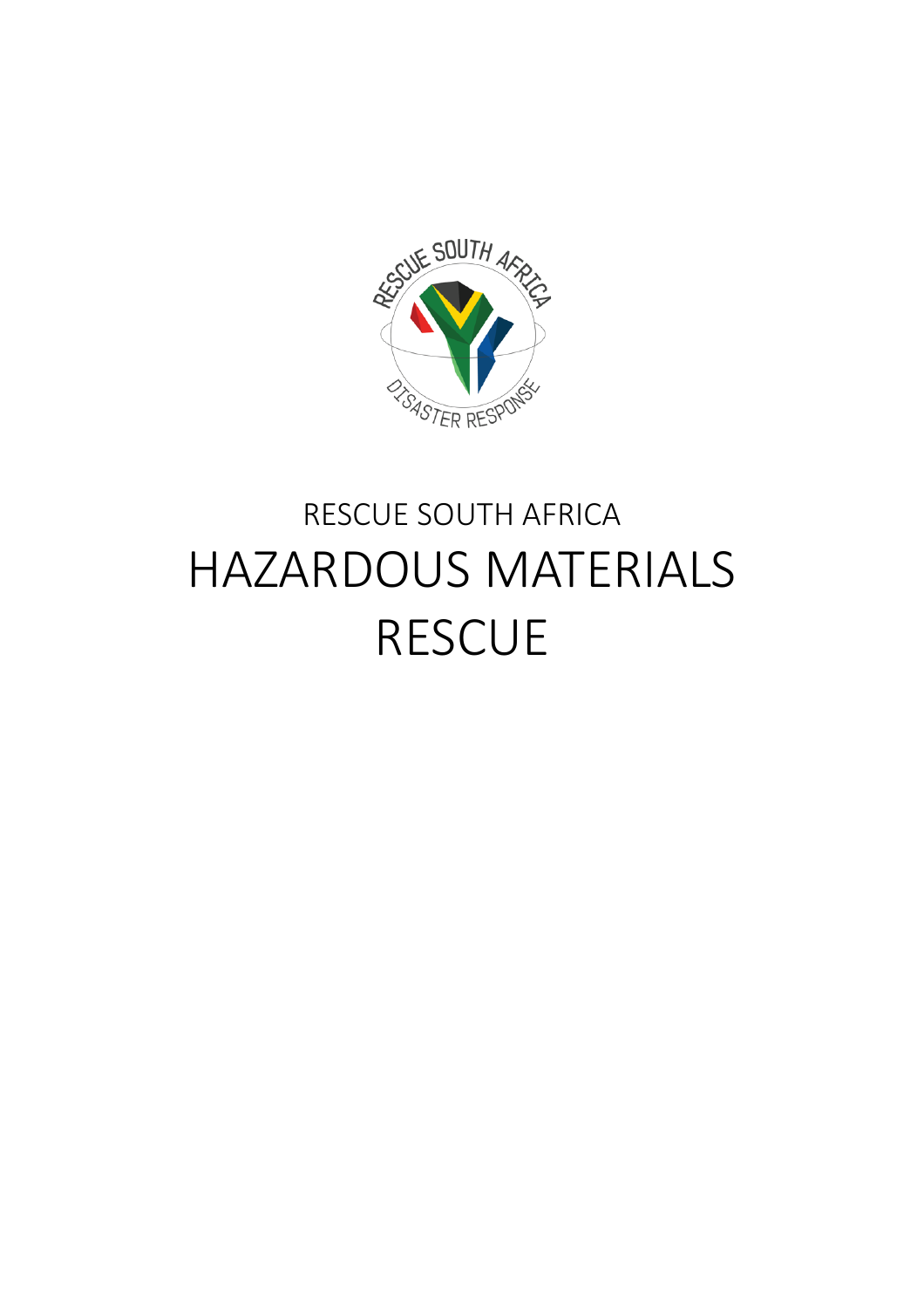# **Hazardous Materials**

## **Preamble**

The instructors that will be presenting this program are considered specialists in the field.

## **Intended Audience**

This course is designed for any persons who in the course of their normal duties would be required to rescue patients from hazardous material incidents.

## **Desired Outcome**

The aim of this module is to introduce you to the knowledge and skills needed when dealing with a hazardous material incident.

**Duration:** 5 Days

### **Min/Max No of Delegates:** 8/12

## **Course Prerequisites**

Grade 12 (NQF4) certificate or equivalent ABET / RPL recognition Medical certificate indicating that you are in good health Current HPCSA registration as a Rescue Practitioner Successful completion of the institutions physical fitness assessment

### **Core Content**

Introduce you to the concept of hazardous materials and the common terminology related to that field of practice.

Knowledge of the general properties of hazardous substances and their potential effects on persons and the environment.

Knowledge, skills and insight needed to identify, select and utilize appropriate protective clothing or equipment when dealing with an incident involving a hazardous substance.

Knowledge, skills and insight needed to correctly identify, classify and manage a hazardous substance until expert help arrives.

Risk assessment and the generic principles behind managing hazardous materials incidents.

Knowledge. Skills and insight needed to effectively manage a hazardous materials incident.

Insight needed to prioritize actions and implement defensive control measures / strategies when dealing with hazardous substances.

Common classes of hazardous substance and provide you with the fundamental principles of managing each class.

Introduce and orientate you to the procedures and processes of decontamination

## **Course Details**

The aim of this module is to introduce you to the knowledge and skills needed when dealing with a hazardous material incident. Each section has been carefully designed

to provide you with important learning tasks and experiences, each of which is linked to an expected learning outcome.

On completion of each section it is important that you refer to the expected learning outcomes stated at the end of the section and ask yourself:" have I achieved all the outcomes as stated?" If the answer is no then the onus is on you to approach your